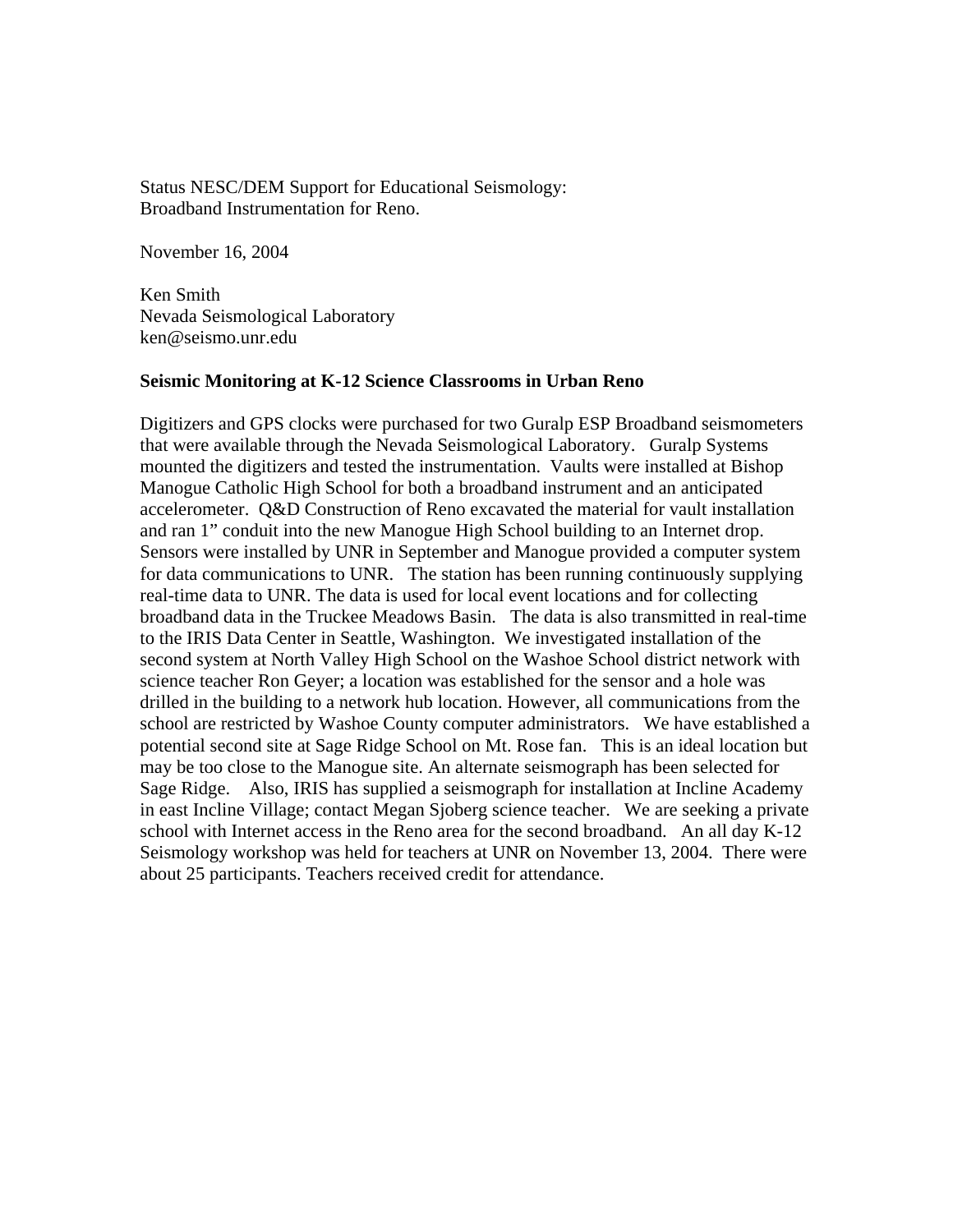## Images of Manogue Installation